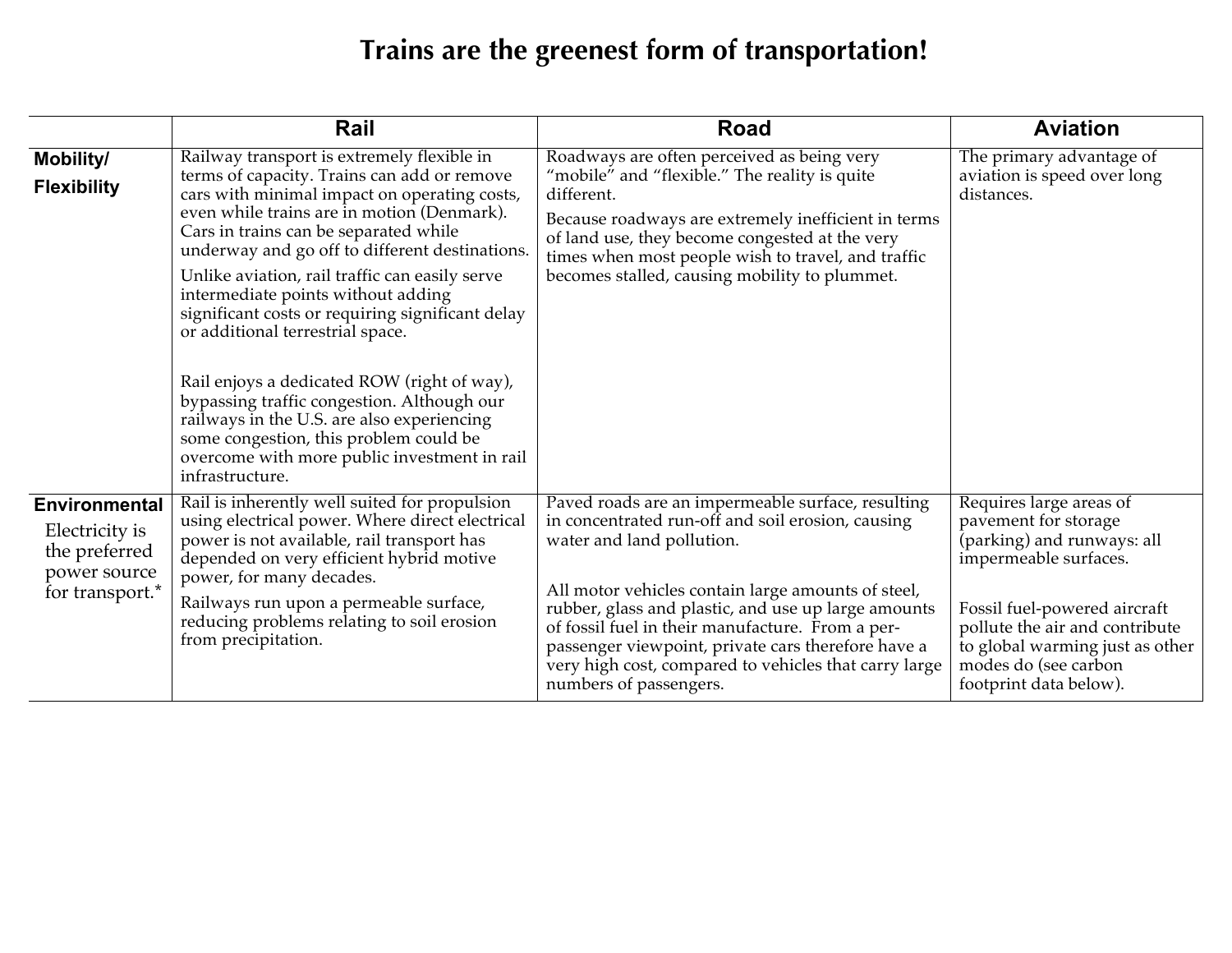|                            | Rail                                                                                                                                                                                                                                                                                           | <b>Road</b>                                                                                                                                                                                                                                                | <b>Aviation</b>                                                                                                                                                           |
|----------------------------|------------------------------------------------------------------------------------------------------------------------------------------------------------------------------------------------------------------------------------------------------------------------------------------------|------------------------------------------------------------------------------------------------------------------------------------------------------------------------------------------------------------------------------------------------------------|---------------------------------------------------------------------------------------------------------------------------------------------------------------------------|
| <b>Safety</b>              | The safety record of rail in the US has in recent<br>years fallen below that of aviation. Other<br>nations, however, have clearly demonstrated<br>that with proper investment and maintenance,<br>rail transport can be virtually accident-free.<br>Trains are also an unattractive target for | Road transport has the worst record by far of all<br>transport modes despite the huge taxpayer<br>investments in roadway safety. More people have<br>died in traffic crashes than in all the wars the U.S.<br>has fought, since its beginning as a nation. | Aviation currently has the best<br>safety record in the United<br>States, but that is primarily<br>because of a huge investment<br>of federal funds to improve<br>safety. |
|                            | terrorists, because they are loosely populated.<br>Security measures for rail need to focus on the<br>tracks, not the train; derailment would be the<br>way a terrorist would target rail transport.                                                                                           |                                                                                                                                                                                                                                                            |                                                                                                                                                                           |
| <b>Energy</b>              | A flanged steel wheel rolling on a level steel rail<br>is the most efficient means of transport over<br>most corridors.                                                                                                                                                                        | A rubber tire rolling on pavement requires ten<br>times more energy to overcome rolling friction<br>than a steel wheel rolling on a steel rail. This is a<br>fundamental principle of physics that cannot be<br>"engineered out" of the equation.          |                                                                                                                                                                           |
|                            |                                                                                                                                                                                                                                                                                                | The primary advantage of rubber tires comes into<br>play when grades are very steep or the terrain is<br>not well prepared and maintained.                                                                                                                 |                                                                                                                                                                           |
| <b>Health</b>              | Public transit offers the option-even if not all<br>passengers take advantage of it-of other means<br>of travel to access it: walking or bicycling.                                                                                                                                            | The private car, no matter how low-emission it<br>may be, contributes significantly to a sedentary<br>lifestyle, with serious health effects.                                                                                                              | In the U.S., most passengers<br>travel to airports in private<br>cars, although more public-<br>transit options are being<br>offered in some cities.                      |
| Cost                       |                                                                                                                                                                                                                                                                                                | Private car: 53.5¢ / mile. The average U.S. family<br>spends about \$500/month on each car they own.                                                                                                                                                       |                                                                                                                                                                           |
| Carbon<br><b>Footprint</b> | 0.42 lbs. of carbon ppm for U.S. rail; 0.22 for<br>European rail                                                                                                                                                                                                                               | Private car: 0.79 - 0.97 lbs. of carbon ppm, not<br>including secondary effects.<br>Long-distance bus: 0.18 lbs. of carbon ppm                                                                                                                             | 1.28 lbs. of carbon ppm,<br>including secondary effects                                                                                                                   |
| Weather                    | Rail has a very significant advantage during<br>most adverse weather conditions.                                                                                                                                                                                                               | Road traffic is even more dangerous in inclement<br>weather than it is in good weather.                                                                                                                                                                    | Air traffic, while it may<br>operate well in adverse<br>weather, may not be able to<br>take off or land under such<br>conditions.                                         |